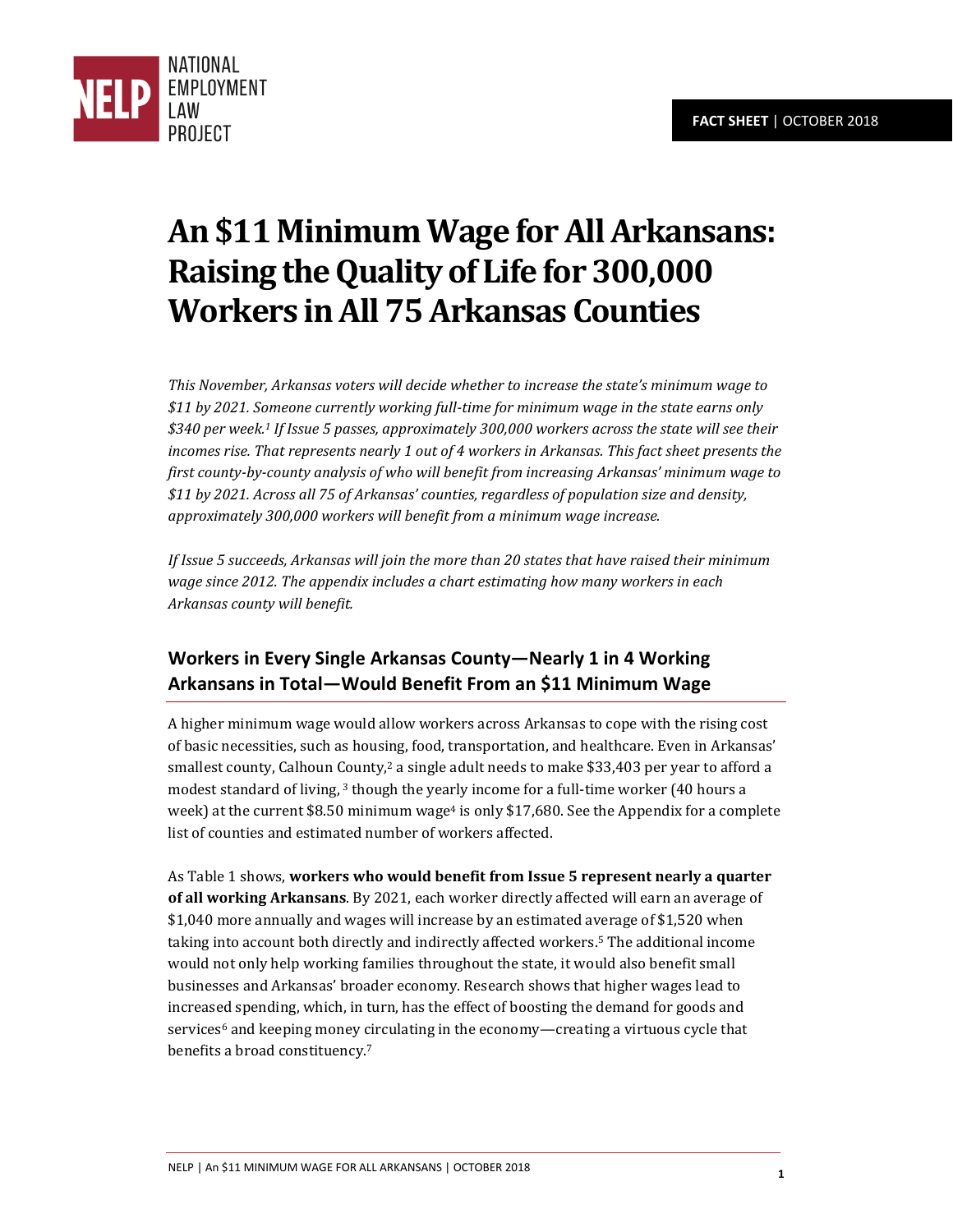#### **Table 1. Arkansas Counties That Would Benefit From a Higher Minimum Wage**

|                                          | Number of<br>counties | Number of<br><b>Workers</b> | <b>Average Pay</b><br><b>Increase Per</b><br>Employee<br>(Directly and<br>Indirectly<br>Affected) |
|------------------------------------------|-----------------------|-----------------------------|---------------------------------------------------------------------------------------------------|
| All Arkansas counties that would benefit | 75                    | 300,000                     | \$1,520                                                                                           |
| Share of total                           | 100%                  | 24.8%                       |                                                                                                   |

 **Source:** NELP analysis of data from the Bureau of Labor Statistics' 2016 Quarterly Census of Employment and Wages (QCEW), Arkansas Advocates for Children and Families, the Census Bureau's 2016 Current Population Survey Outgoing Rotation Groups (CPS ORG) and the CBO's Economic Projections (June 2017).

## **In 26 Counties, Issue 5 Will Raise Wages for More than 30 Percent of Workers, Largely in Arkansas' Small Towns and Rural Areas**

A NELP analysis shows that if voters approve the initiative, **300,000 workers, living in each of Arkansas' 75 counties will see the benefits of a higher wage**. Examining data from the Bureau of Labor Statistics and Arkansas Advocates for Children & Families, this analysis also found that Issue 5 would increase wages for at least 30 percent of each county's workers in 26 counties.<sup>8</sup> All of these counties lie outside of Little Rock, Fort Smith, and Fayetteville. See Table 2 for a breakdown of Arkansas counties where at least 30 percent of workers will see their wages increase through Issue 5.

**Table 2. Counties in Arkansas Where at Least 30 Percent of Workers Will See a Wage Increase Through Issue 5** 

| County                   | Percentage of area<br>workers impacted | County             | Percentage of area<br>workers impacted |
|--------------------------|----------------------------------------|--------------------|----------------------------------------|
| Newton County            | 37.8%                                  | Polk County        | 32.0%                                  |
| <b>Searcy County</b>     | 36.4%                                  | <b>Yell County</b> | 31.8%                                  |
| <b>Montgomery County</b> | 35.7%                                  | Dallas County      | $ 31.7\% $                             |
| <b>Stone County</b>      | 34.6%                                  | Cleveland County   | 31.2%                                  |
| <b>Fulton County</b>     | 33.8%                                  | Chicot County      | 31.2%                                  |
| Carroll County           | 33.5%                                  | Logan County       | 31.1%                                  |
| <b>Scott County</b>      | 33.5%                                  | Phillips County    | 30.7%                                  |
| <b>Marion County</b>     | 33.3%                                  | Cleburne County    | 30.6%                                  |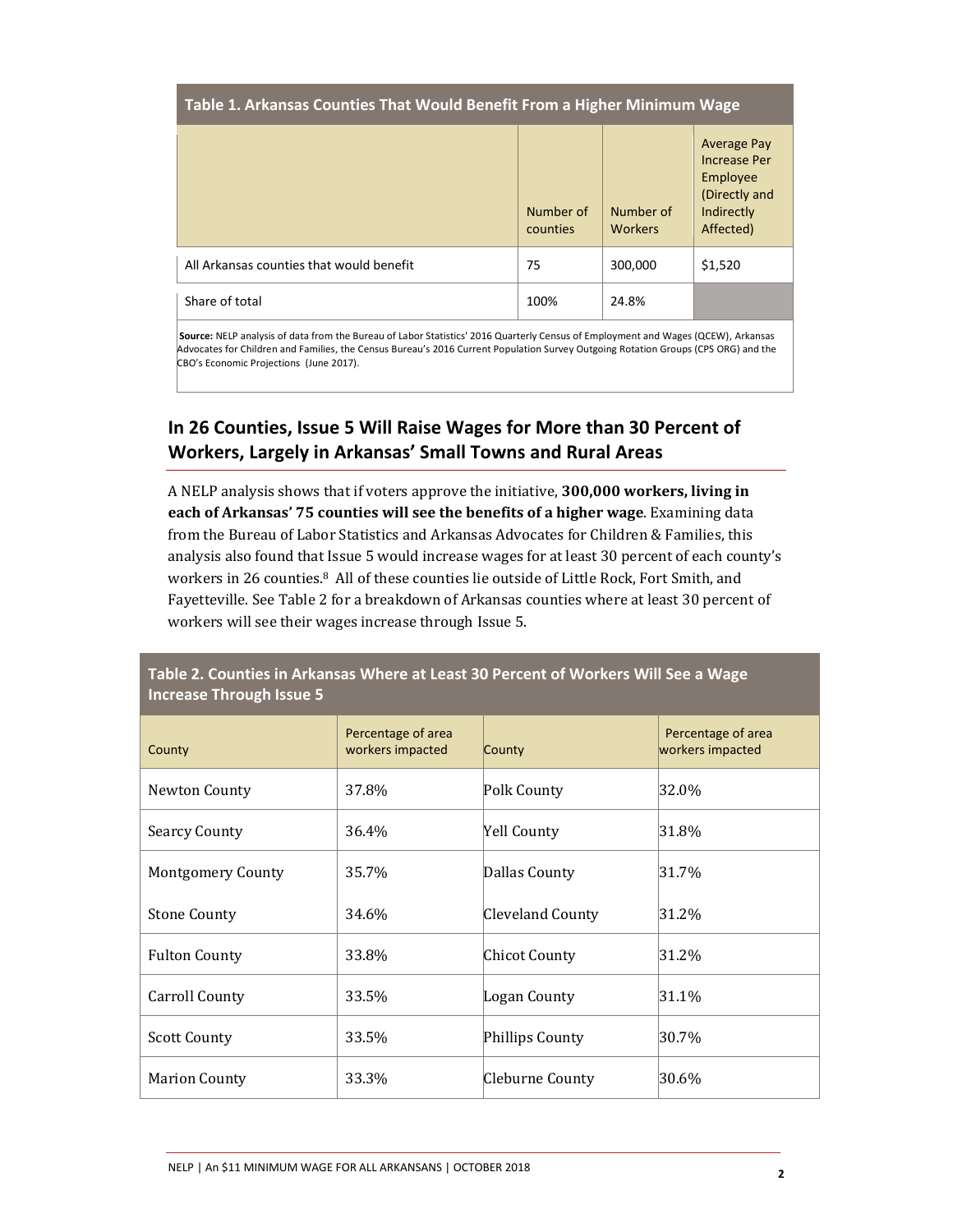| Table 2. Counties in Arkansas Where at Least 30 Percent of Workers Will See a Wage<br><b>Increase Through Issue 5</b> |       |                 |           |  |  |
|-----------------------------------------------------------------------------------------------------------------------|-------|-----------------|-----------|--|--|
| Clay County                                                                                                           | 33.2% | Johnson County  | 30.4%     |  |  |
| <b>Sharp County</b>                                                                                                   | 33.0% | Lawrence County | $ 30.4\%$ |  |  |
| Pike County                                                                                                           | 32.7% | Howard County   | $ 30.4\%$ |  |  |
| Monroe County                                                                                                         | 32.6% | Sevier County   | 30.4%     |  |  |
| Randolph County                                                                                                       | 32.1% | Izard County    | 30.2%     |  |  |

 **Source:** NELP analysis of data from the Bureau of Labor Statistics' 2016 Quarterly Census of Employment and Wages (QCEW), the Arkansas Advocates for Families and Children and the Current Population Survey. For more details on methodology, see Endnote 8.

# **A Growing Number of Jurisdictions Are Enacting Minimum Wage Increases, Reflecting Continued Concerns With Low Wages and Support for Bold Change**

With job growth skewed towards low-paying occupations over the past decade, there has been growing national momentum for action to raise the minimum wage. Although the U.S. median household income is slowly climbing from the depths of the Great Recession,<sup>9</sup> hourly wages continue to stay flat or decline for most of the labor force, even amidst the economic recovery and a full employment economy. The worsening prospects and opportunities for low-wage workers have prompted a growing number of cities, counties, and states to enact higher minimum wage rates for their residents, often with overwhelming support from voters.<sup>10</sup>

More than 25 years of extensive economic research overwhelmingly concludes that states can increase their minimum wage without reducing employment. Sophisticated recent research and the actual experiences of U.S. states and cities show that increases are manageable for employers and have extensive benefits in increased productivity, lower turnover, and even higher earnings.<sup>11</sup>

The trend in localities and states pushing for higher minimum wage rates is likely to continue as wages decline or stagnate, inequality worsens or remains high, and Congress fails to take bold action to ensure that hard-working individuals can make ends meet.

### **Conclusion**

Raising the minimum wage is one of main tools that states and cities across the country are using to help working families overcome decades of stagnating wages and the rising cost of basic necessities. There is no part of Arkansas where workers and families can afford the basics, save, and achieve some economic security under the state's current \$8.50 minimum wage. Issue 5 would bring a much-needed wage increase to nearly 1 in 4 workers in Arkansas, directly affecting every county in the state.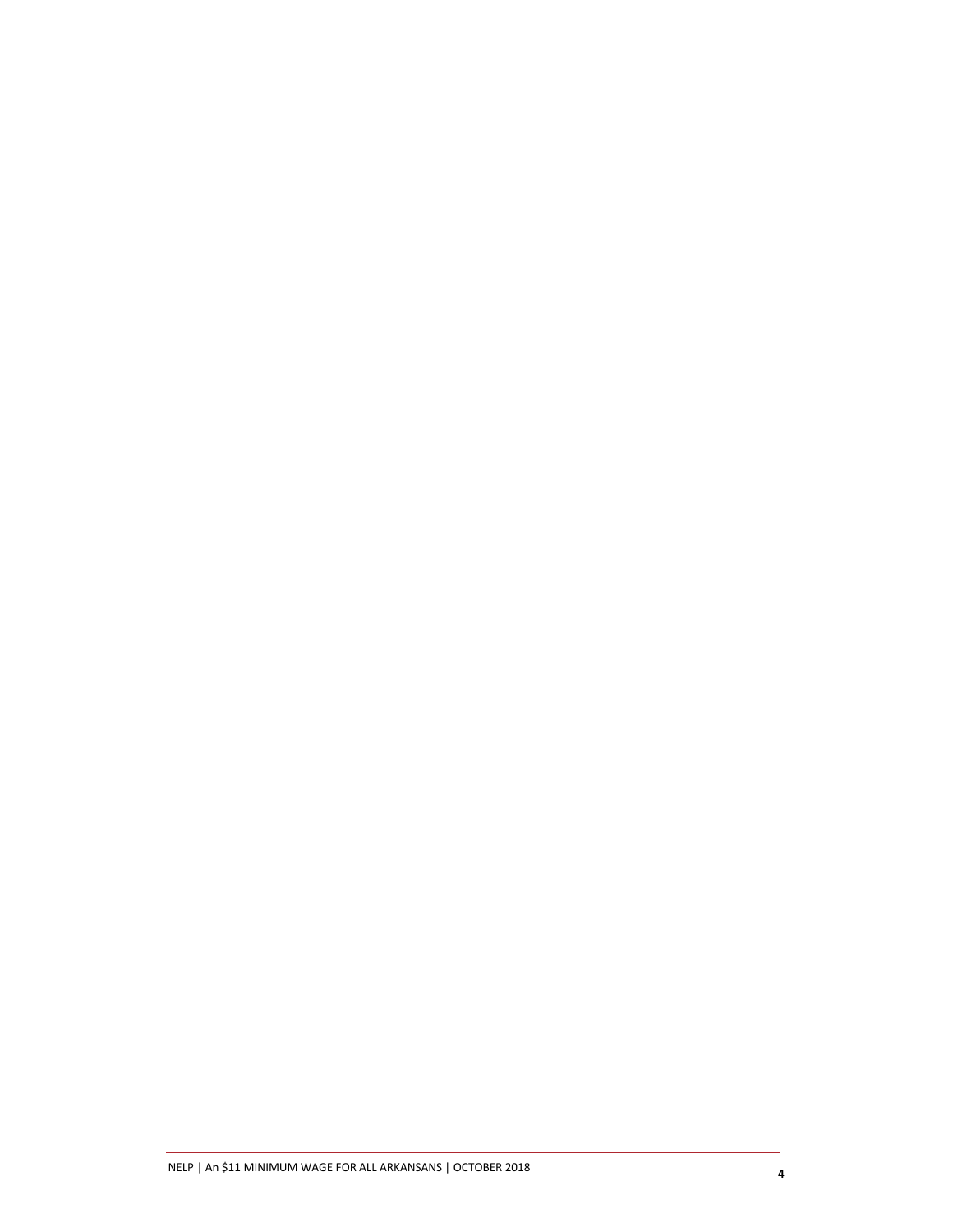|  | Appendix 1: Workers in every Arkansas county would benefit from a \$11 minimum wage by 2021 \, |  |
|--|------------------------------------------------------------------------------------------------|--|
|--|------------------------------------------------------------------------------------------------|--|

| <b>State/County</b>     | <b>Total</b><br>affected | <b>Total</b><br>workforce | As % of total<br>workforce | <b>County</b>              | <b>Total</b><br>affected | <b>Total</b><br>workforce | As % of total<br>workforce |
|-------------------------|--------------------------|---------------------------|----------------------------|----------------------------|--------------------------|---------------------------|----------------------------|
| <b>Arkansas</b>         | 300,272                  | 1,160,225                 | 24.8%                      | <b>Drew County</b>         | 1,904                    | 6,684                     | 28.5%                      |
| <b>Arkansas County</b>  | 2,566                    | 10,321                    | 24.9%                      | <b>Faulkner County</b>     | 10,618                   | 41,988                    | 25.3%                      |
| <b>Ashley County</b>    | 1,653                    | 6,922                     | 23.9%                      | Franklin County            | 1,278                    | 4,662                     | 27.4%                      |
| <b>Baxter County</b>    | 4,394                    | 15,228                    | 28.9%                      | <b>Fulton County</b>       | 644                      | 1,904                     | 33.8%                      |
| <b>Benton County</b>    | 23,272                   | 119,556                   | 19.5%                      | <b>Garland County</b>      | 10,550                   | 37,918                    | 27.8%                      |
| <b>Boone County</b>     | 3,913                    | 14,514                    | 27%                        | <b>Grant County</b>        | 1,079                    | 4,134                     | 26.1%                      |
| <b>Bradley County</b>   | 1,145                    | 3,849                     | 29.8%                      | <b>Greene County</b>       | 4,339                    | 16,012                    | 27.1%                      |
| Calhoun County          | 585                      | 2,873                     | 20.4%                      | <b>Hempstead County</b>    | 2,320                    | 8,157                     | 28.4%                      |
| <b>Carroll County</b>   | 3,770                    | 11,266                    | 33.5%                      | <b>Hot Spring County</b>   | 2,473                    | 8,841                     | 28.0%                      |
| <b>Chicot County</b>    | 1,055                    | 3,376                     | 31.2%                      | <b>Howard County</b>       | 2,209                    | 7,275                     | 30.4%                      |
| <b>Clark County</b>     | 2,726                    | 9,490                     | 28.7%                      | <b>Independence County</b> | 4,362                    | 16,057                    | 27.2%                      |
| Clay County             | 1,156                    | 3,478                     | 33.2%                      | Izard County               | 986                      | 3,269                     | 30.2%                      |
| <b>Cleburne County</b>  | 2,086                    | 6,828                     | 30.6%                      | <b>Jackson County</b>      | 1,528                    | 5,544                     | 27.6%                      |
| Cleveland County        | 314                      | 1,004                     | 31.2%                      | Jefferson County           | 7,387                    | 29,446                    | 25.1%                      |
| <b>Columbia County</b>  | 2,154                    | 8,412                     | 25.6%                      | <b>Johnson County</b>      | 2,734                    | 8,992                     | 30.4%                      |
| Conway County           | 1,862                    | 6,916                     | 26.9%                      | Lafayette County           | 368                      | 1,260                     | 29.2%                      |
| <b>Craighead County</b> | 13,249                   | 50,702                    | 26.1%                      | <b>Lawrence County</b>     | 1,278                    | 4,204                     | 30.4%                      |
| Crawford County         | 5,700                    | 20,293                    | 28.1%                      | Lee County                 | 614                      | 2,054                     | 29.9%                      |
| Crittenden<br>County    | 4,718                    | 17,210                    | 27.4%                      | <b>Lincoln County</b>      | 887                      | 2,984                     | 29.7%                      |
| <b>Cross County</b>     | 1,535                    | 5,204                     | 29.5%                      | Little River County        | 742                      | 3,622                     | 20.5%                      |
| <b>Dallas County</b>    | 937                      | 2,959                     | 31.7%                      | <b>Logan County</b>        | 1,796                    | 5,775                     | 31.1%                      |
| Desha County            | 1,385                    | 4,773                     | 29.0%                      | Lonoke County              | 4,209                    | 14,632                    | 28.8%                      |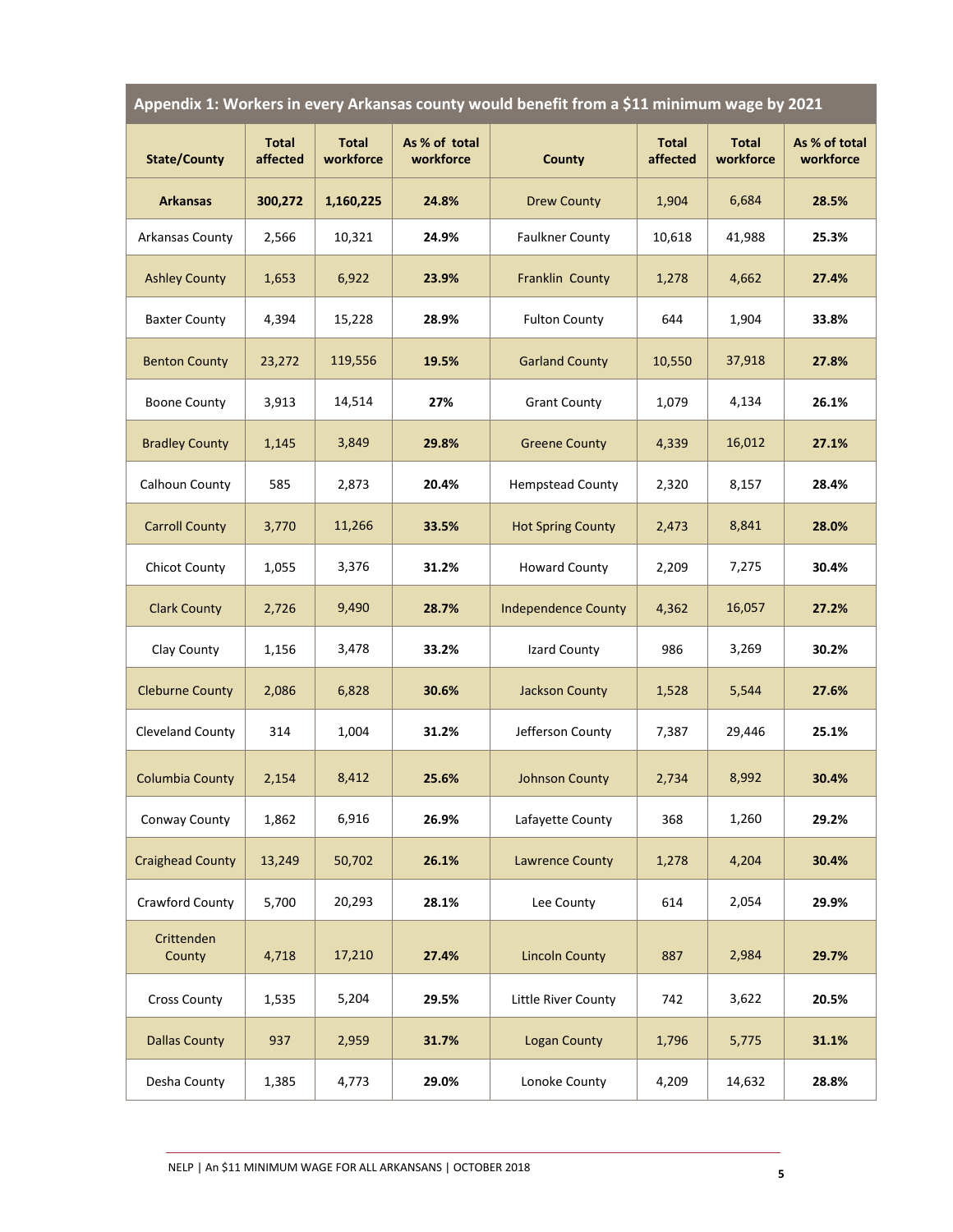| Appendix 1: Workers in every Arkansas county would benefit from a \$11 minimum wage by 2021 |  |  |
|---------------------------------------------------------------------------------------------|--|--|
|                                                                                             |  |  |

| <b>State/County</b>    | <b>Total</b><br>affected | <b>Total</b><br>workforce | <b>Percentage of</b><br>total<br>workforce | <b>County</b>            | <b>Total</b><br>affected | <b>Total</b><br>workforce | Percentage<br>of total<br>workforce |
|------------------------|--------------------------|---------------------------|--------------------------------------------|--------------------------|--------------------------|---------------------------|-------------------------------------|
| <b>Madison County</b>  | 965                      | 3,307                     | 29.2%                                      | <b>Scott County</b>      | 1,071                    | 3,199                     | 33.5%                               |
| <b>Marion County</b>   | 1,324                    | 3,977                     | 33.3%                                      | Searcy County            | 592                      | 1,625                     | 36.4%                               |
| <b>Miller County</b>   | 3,463                    | 13,506                    | 25.6%                                      | <b>Sebastian County</b>  | 16,781                   | 69,177                    | 24.3%                               |
| Mississippi<br>County  | 4,345                    | 18,755                    | 23.2%                                      | Sevier County            | 1,549                    | 5,103                     | 30.4%                               |
| <b>Monroe County</b>   | 729                      | 2,231                     | 32.6%                                      | <b>Sharp County</b>      | 1,322                    | 4,007                     | 33.0%                               |
| Montgomery<br>County   | 514                      | 1,441                     | 35.7%                                      | St. Francis County       | 2,340                    | 8,273                     | 28.3%                               |
| <b>Nevada County</b>   | 698                      | 2,567                     | 27.2%                                      | <b>Stone County</b>      | 921                      | 2,661                     | 34.6%                               |
| Newton County          | 436                      | 1,153                     | 37.8%                                      | <b>Union County</b>      | 4,074                    | 18,533                    | 22.0%                               |
| <b>Ouachita County</b> | 2,167                    | 7,380                     | 29.4%                                      | <b>Van Buren County</b>  | 1,025                    | 3,728                     | 27.5%                               |
| Perry County           | 382                      | 1,278                     | 29.8%                                      | <b>Washington County</b> | 24,308                   | 107,503                   | 22.6%                               |
| <b>Phillips County</b> | 1,752                    | 5,698                     | 30.7%                                      | <b>White County</b>      | 6,817                    | 25,026                    | 27.2%                               |
| Pike County            | 845                      | 2,583                     | 32.7%                                      | Woodruff County          | 533                      | 1,854                     | 28.8%                               |
| <b>Poinsett County</b> | 1,509                    | 5,454                     | 27.7%                                      | <b>Yell County</b>       | 2,133                    | 6,715                     | 31.8%                               |
| Polk County            | 1,949                    | 6,084                     | 32.0%                                      |                          |                          |                           |                                     |
| <b>Pope County</b>     | 6,872                    | 27,268                    | 25.2%                                      |                          |                          |                           |                                     |
| Prairie County         | 462                      | 1,547                     | 29.8%                                      |                          |                          |                           |                                     |
| <b>Pulaski County</b>  | 55,387                   | 258,092                   | 21.5%                                      |                          |                          |                           |                                     |
| Randolph County        | 1,633                    | 5,079                     | 32.1%                                      |                          |                          |                           |                                     |
| <b>Saline County</b>   | 6,891                    | 24,498                    | 28.1%                                      |                          |                          |                           |                                     |

**Source:** NELP analysis of data from the Bureau of Labor Statistics' 2016 Quarterly Census of Employment and Wages (QCEW), the Arkansas Advocates for Children and Families, and the Census Bureau's 2016 Current Population Survey Outgoing Rotation Groups (CPS ORG).